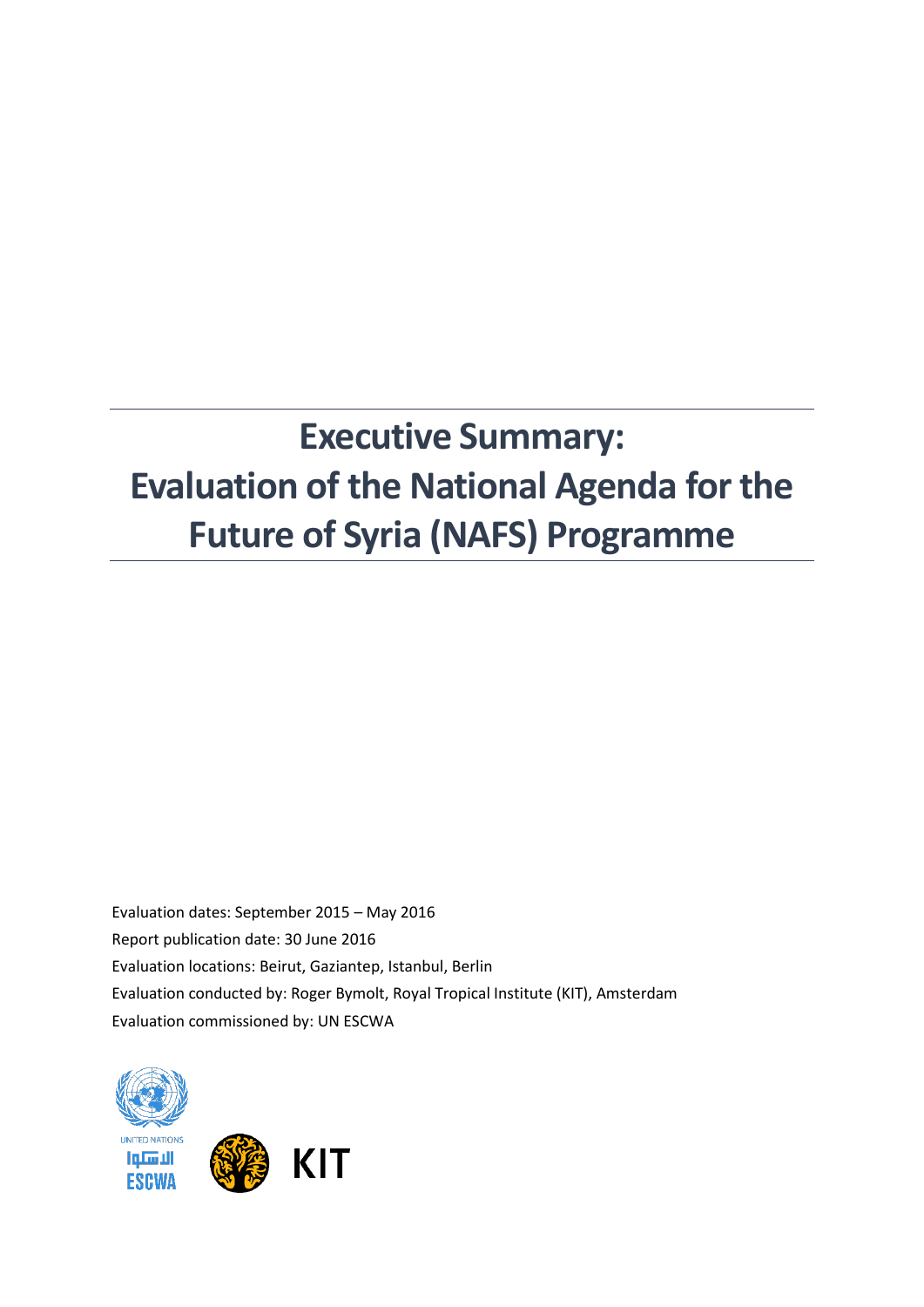# Introduction to the National Agenda for the Future of Syria programme

Initiated in 2012, the National Agenda for the Future of Syria (NAFS) programme was designed to develop a 'National Agenda' to meet the direct and urgent needs of post-crisis transition in Syria. The programme brought together a wide spectrum of Syrian stakeholders in a national dialogue platform to discuss options and alternatives for the future of Syria. The platform was based on the collaboration of active networks of actors in civil society, the private sector and national and international institutions, with a gender balance given due consideration.

The NAFS programme was designed as a normative, inclusive exercise to ensure the buy-in of all approached Syrians. The NAFS programme was launched at a time when polarization between supporters of the Central Authority and opposition groups was described as 'vast'. The programme was envisaged to offer an alternative narrative to one of belligerence and to explore ways to reunite Syrians around important issues facing the country.

The origins of the NAFS programme are laid out in several important documents, funded by ESCWA in the programme's inception phase<sup>1</sup>. These reports describe and analyse the roots of the crisis, provide an overview of the major challenges facing Syria in terms of a future post-crisis transition, and outline the NAFS programme plan. Under the aegis of ESCWA, the NAFS programme, phase 1, was then implemented following funding commitments from Germany, Norway, Finland and Italy, which eventually totalled around US\$5.7 million.

## Background to the evaluation

**.** 

This formative evaluation of the NAFS programme was designed to be forward-looking and to assess the overall achievements of the programme, and to identify and describe lessons for the remainder of NAFS phase 1, and the upcoming NAFS phase 2. The evaluation covers the timeframe from the programme's phase 1 launch in April 2013 to May 2016, and focuses on the programme's substantive work and achievements, including its processes and organizational structures. More than forty evaluation questions were addressed, organised under the five DAC criteria (Relevance, Effectiveness, Efficiency, Impact and Sustainability).

The evaluator conducted 58 semi-structured interviews with a representative cross-section of male and female experts, stakeholders, and the NAFS programme team. Semi-structured interviews were deemed most appropriate due to the diversity of respondents, their differing degrees of involvement in the programme, the sectors in which experts worked, and respondent's political affiliations. Around 350 pages of confidential and anonymised interview data were collected and coded using ATLAS.ti software. The evaluator also attended a number of platform meetings and conferences with different types of stakeholders, which was useful for observing the programme in action. The evaluation was conducted in accordance with the principles outlined in the UNEG 'Ethical Guidelines for Evaluation' and the ESCWA 2014 Evaluation Policy, and included due consideration of human rights and gender

<sup>&</sup>lt;sup>1</sup> These include The Roots of the Crisis (2012), Project Inception Report (2012) and the Project Document (June 2013).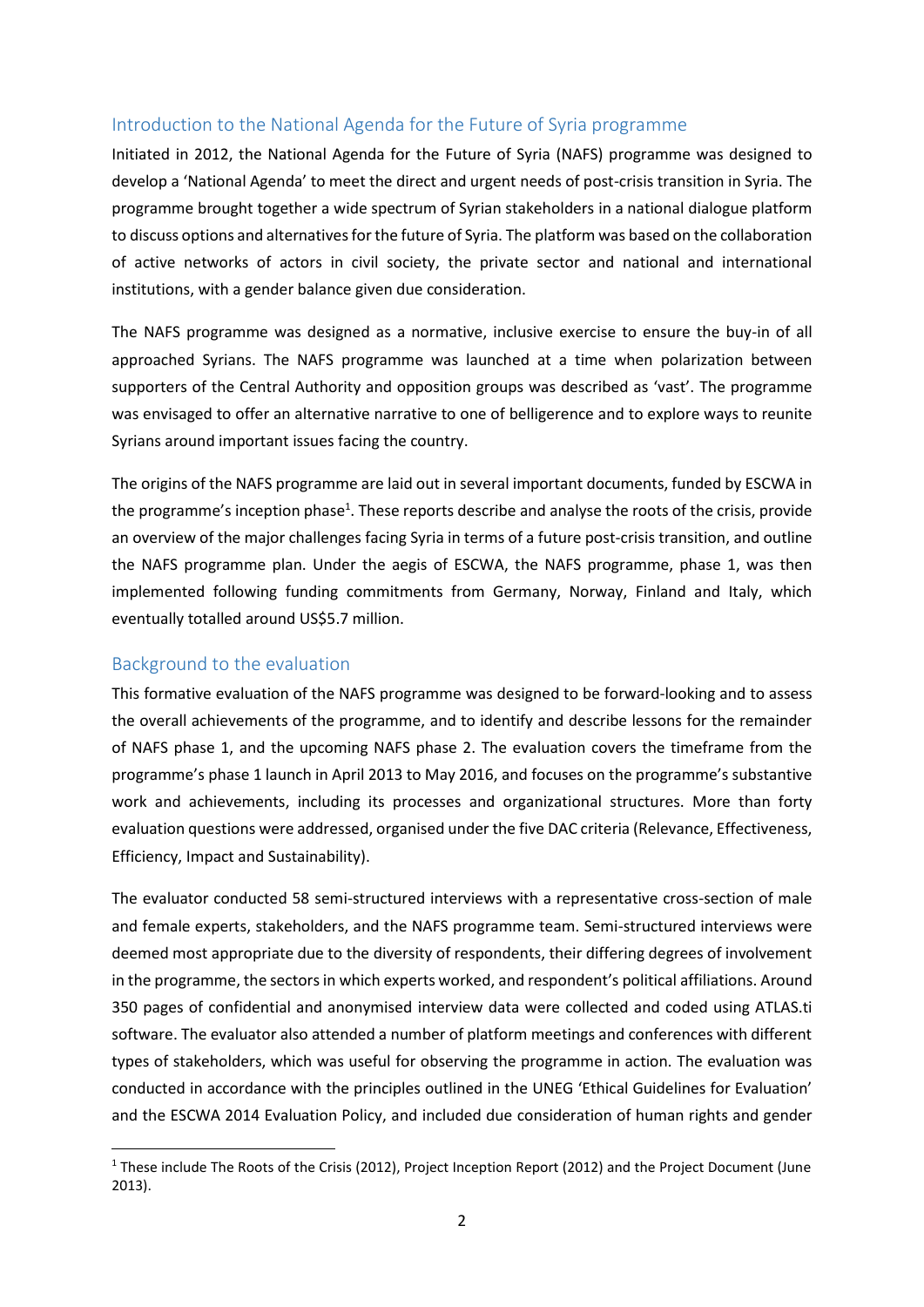issues. Evaluation findings were validated in a series of workshops with the NAFS programme team, where recommendations were jointly formulated.

## Summary of findings

#### Relevance

The NAFS programme objectives were found to be highly relevant to all Syrian experts and stakeholders, as well as to external stakeholders. Respondents frequently noted that NAFS clearly differed from other platforms in that it applied a normative and technical approach, in contrast with other more political platforms. Respondents unanimously agreed that this was an intelligent approach, as it enabled Syrian stakeholders to attend meetings and forums alongside those with opposing political views, and to gradually take steps towards one another.

The NAFS approach was viewed as having played a critical role in laying the intellectual groundwork for a new social contract. The 'National Agenda' concept provided an excellent goal for Syrian stakeholders and experts to work towards together, and led to the generation of considerable data and numerous research outputs, in many cases filling knowledge gaps. Through this process, Syrian stakeholders and experts were able to clearly see that, regardless of the outcome of the crisis, there are many substantive issues that Syrians will need to face together.

The NAFS approach strove to be inclusive and participatory. At the outset, many respondents described a kind of 'natural scepticism' towards such an inclusive approach, and there were some limitations and challenges to bringing Syrians from both sides of the crisis together. However, the NAFS programme made impressive strides in building networks and inclusive relationships, and the programme was successful in bringing together a spectrum of participants, from supporters of the Central Authority through to neutral and informal opposition figures. In the end, over 1,400 Syrian stakeholders actively participated in NAFS programme activities, and 164 Syrian experts received short-term assignments to produce specific knowledge outputs.

The programme was built on a strong ethical foundation, outlined in a statement of ethics. Debate could be heated, but the ethical foundation of the programme was largely respected. The programme was also unique in that it did not promote any specific solution or scenario to solving the crisis, but rather worked to develop theoretical and practical research consistent with principles of human rights, sustainable development, democratic governance and sovereignty. This approach, which was perceived as more or less 'neutral', was also strongly endorsed, as it gave stakeholders with opposing political views an opportunity to meet and genuinely dialogue on substantive issues and explore common ground.

Many experts and stakeholders remarked that, in their experience, there is no other programme or process that has achieved so much in bringing Syrians together to work towards a common vision for the future. They also valued that NAFS is a 'Syrian platform, for Syrians, by Syrians'.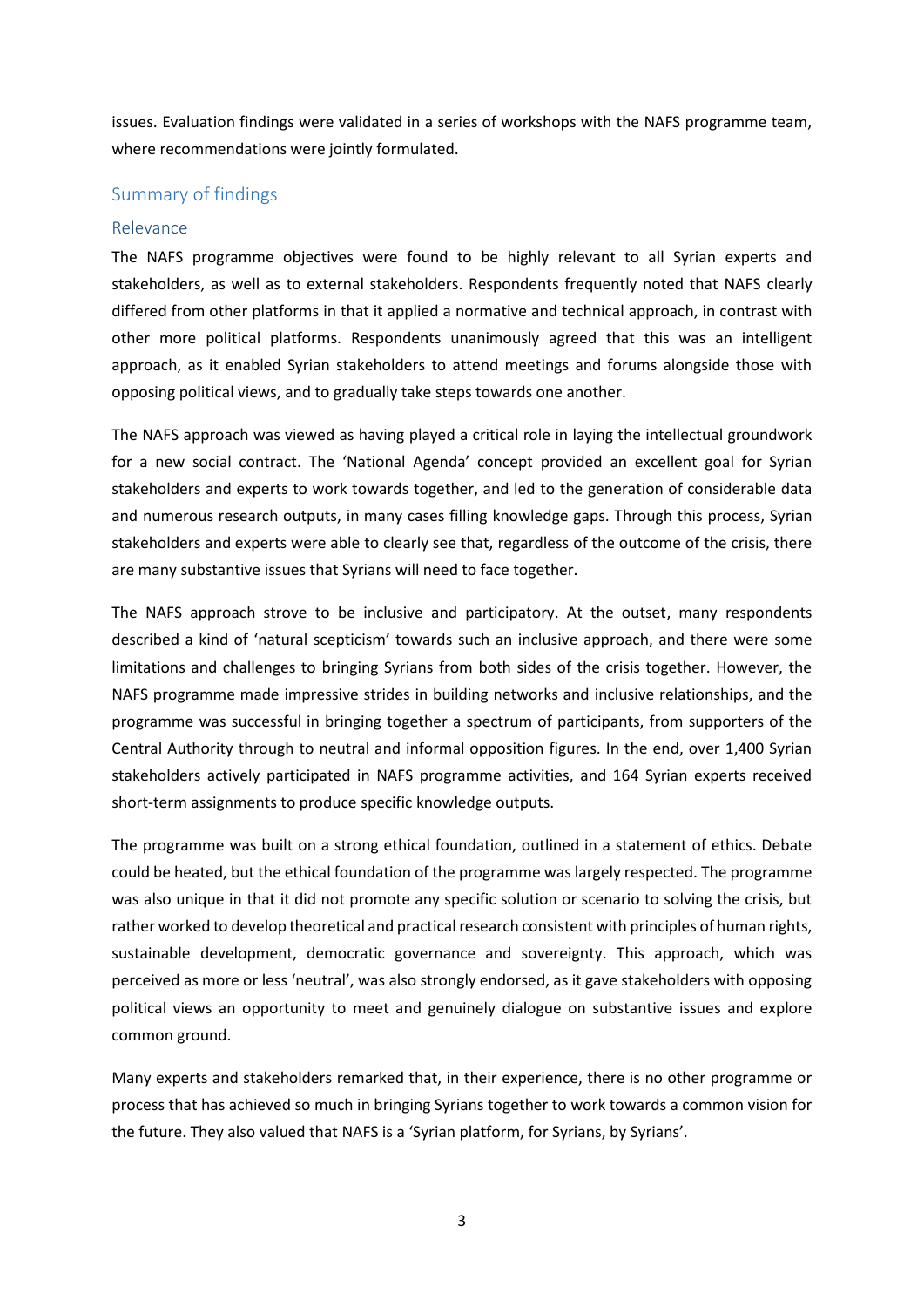## Effectiveness

The NAFS programme has made considerable progress towards the achievement of its three Expected Accomplishments (EAs), with all EAs either achieved or expected to be achieved shortly. The expected completion date of the programme has been adjusted several times in light of the changing context, the widening of the programme scope, and availability of resources to complete the 'Draft Zero' of the National Agenda document. The programme finalized the Draft Zero of the Strategic Policy Framework (the National Agenda) in March 2016, and the finalised document is scheduled for publication in July 2016.

For many stakeholders and experts the National Agenda document – the programme's first EA – is an extremely important output of the programme, and is expected to be influential in a post-crisis transition phase. The background work for the National Agenda included the contributions of 164 contracted Syrian experts. Through this wide contracting process many useful research outputs were produced, although some fell short of publishable standards. This was largely the result of involving numerous important opinion leaders from both sides, while also seeking to contract technical experts to produce high quality research outputs. Overall, the decision to contract so many experts in Phase 1 pushed experts to engage professionally with the programme, and to further develop their analysis and positions.

However, NAFS Phase 1 arguably worked on too many sub-sectors and cross cutting themes (57 in total), as the programme sought to develop its wide and inclusive vision. In Phase 2, the number of sectors and workgroups should be better balanced with programme resources, to ensure not only a breadth of focus, but also a depth of quality. Expectations of the NAFS programme have risen, and the programme must be able to deliver.

NAFS has intensified its networking activities – its second EA – since early 2014, and has strengthened its working relationships with a range of institutional partners. It is recommended that NAFS phase 2 commits considerable attention and resources to networking and partnership activities to build on the gains NAFS phase 1 has made.

Under its third EA, 'programming for reconstruction,' NAFS has developed four initiatives. These initiatives are envisioned as potential 'bridging' programmes, prior to the implementation of the National Agenda. As neither the NAFS programme nor ESCWA are implementing agencies, NAFS will need to deepen its engagement with potential partners if these are to be implemented.

The location of the NAFS programme inside ESCWA was highly valued by most experts and stakeholders. Participants felt free to express their views in a safe environment, and within a strong ethical foundation. Most participants could not suggest a better location for the programme, and it is recommended that NAFS continues under the aegis of ESCWA. Outreach, particularly to groups and individuals not comfortable coming to Beirut, will need to continue in phase 2.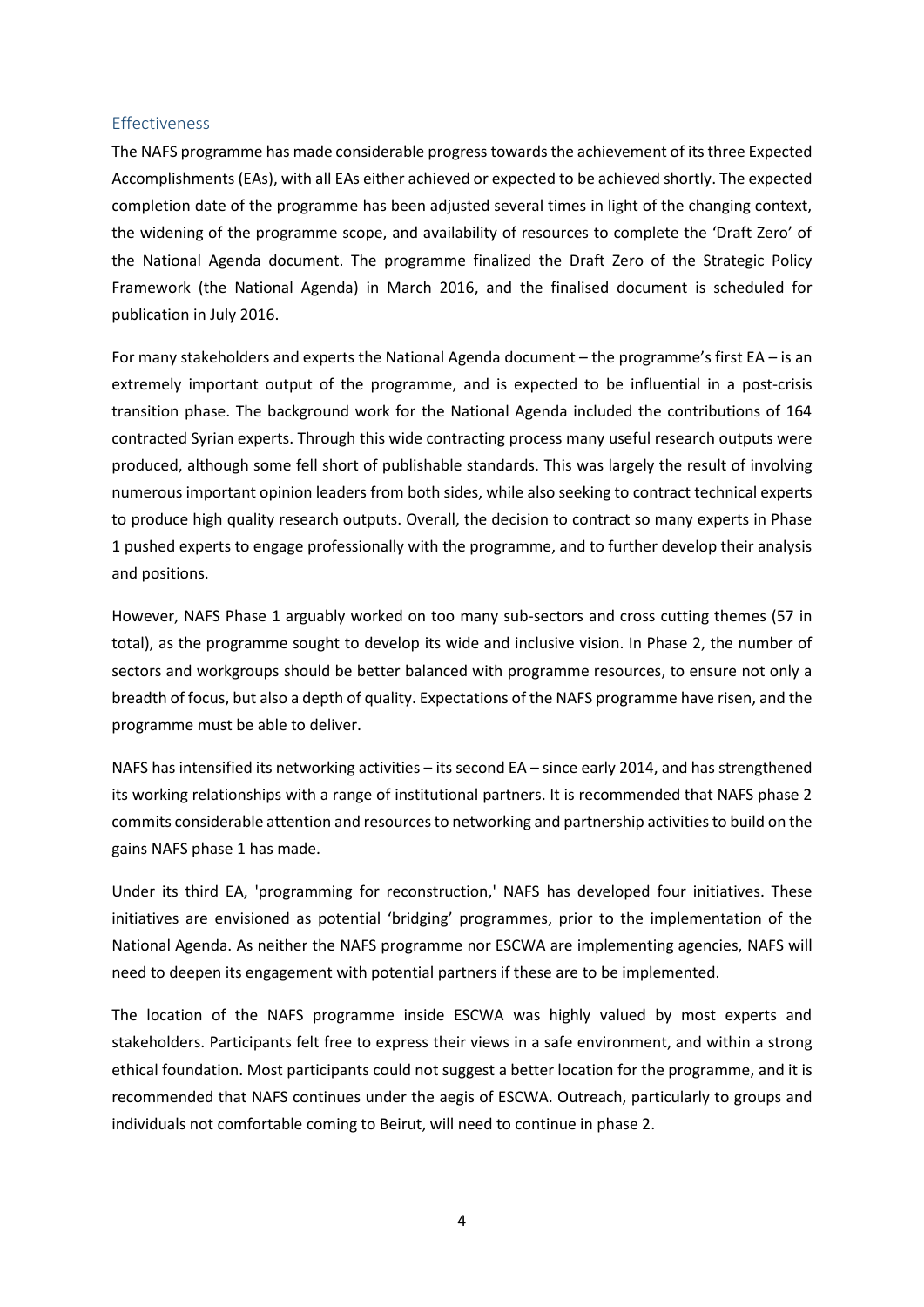Gender and human rights issues were well integrated substantively throughout the programme and its outputs, emphasising inclusion and a plurality of voices. Whilst the programme team and stakeholders both had good female representation, the programme found it challenging to identify prominent Syrian women to contract as experts. This is largely due to structural issues in Syrian society, and these issues need to be further considered in Phase 2.

#### **Efficiency**

Donors have been generous in their support of the programme. The programme budget was approximately US\$5.7m, of which Germany contributed US\$2.5m, Norway US\$1.8m, Italy US\$0.7m, and Finland US\$0.25m. In addition ESCWA allocated US\$0.25m as seed funding. Programme costs of staffing, contracts, travel and events, and overhead paid to ESCWA and UNOPs appear to be well justified and relevant.

Nevertheless, the programme team has struggled with funding flows throughout. This principally relates to contractual delays between ESCWA and donors, and the enlargement of programme scope in response to the continuation of the crisis. Funding uncertainty and administrative delays drew programme management's attention away from strategy and programming.

The NAFS programme team were a major factor in the success of the programme. They were found to be highly motivated, and possessed a good mix of technical and transferable skills. Considerable institutional knowledge was developed across the team. However, two of the senior leaders are so integral to the programme that there would be a large gap to fill were they to leave the programme. The 16-person team was almost certainly understaffed during the past two years, as the programme scope, the number of experts and stakeholders, and the number of events and activities (including international travel) all increased.

Phase 2 may require different project management structures, but how the NAFS team structure should look in phase 2 will depend largely on the nature of the work being undertaken.

#### Impact

The programme has made a valuable contribution to preparing Syria for various post-crisis scenarios. NAFS has produced a wealth of data and research papers, which support others working on Syrian issues, including the UN Special Envoy of the Secretary-General for Syria, the UN Syria Country Team, other UN and international organisations, as well as Track II negotiations.

The programme has brought together a great number of Syrian opinion leaders and experts and has sensitised them to the scale of the work that lies ahead, and the choices and trade-offs that will invariably need to be made. Many Syrian experts described that there was also a 'capacity building element' to this work, as they were encouraged to think critically, debate substantive issues and develop policy positions.

Many experts and stakeholders have come to see the National Agenda as a goal to rally around, and perceive the real value of the programme to be in its relationship building and networking outcomes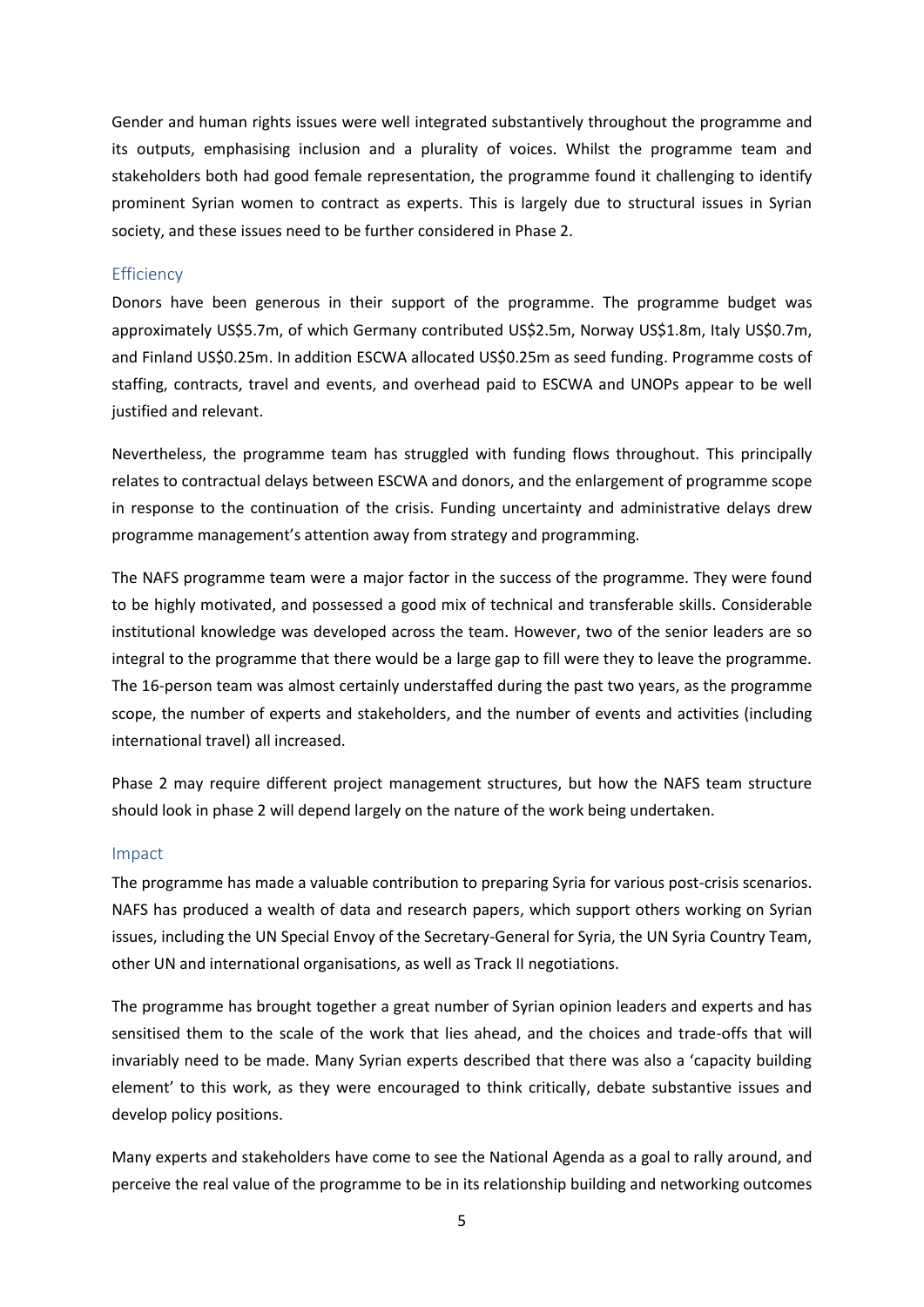through the NAFS platform. The NAFS platform has successfully promoted ideas of equitable and sustainable development, national unity, sovereignty, pluralism and respect for human rights and gender equality. Through the programme, Syrian experts and stakeholders have come to understand that addressing the many root causes of the conflict goes well beyond a single figure or group.

Virtually all respondents agreed that the programme has positively contributed to more civil dialogue on substantive issues facing Syria and Syrians. This outcome should not be underestimated: Many respondents noted that NAFS was unique for its civility and constructive environment. The NAFS platform will need to be maintained to keep Syrian actors engaged in positive dialogue.

Additionally, the NAFS programme, with ESCWA, has created the conditions under which reconciliation can be promoted. The programme has been intelligent in the way it has worked to bring about changes in attitudes and a willingness to engage. The programme has not tried to directly tackle thorny issues such as reconciliation or political solutions to the crisis. Rather, it sought to stimulate reconciliation through an approach that was technical and normative, and hence less prone to controversy and conflict. The many NAFS meetings and sessions have helped to remind participants that there are a great many challenges that Syrians will only be able to face together, and what they share in common. This understanding is fundamental to future reconciliation efforts.

In terms of communication, NAFS intentionally employed a strategy of releasing limited information into the public domain, to ensure that experts and stakeholders were not politically exposed. Engagement with the media was thus regarded as both an opportunity and a threat. Until 2016, communications and outreach were mainly undertaken through presentations and workshops, tailored to the participants attending.

The NAFS programme became more confident working with the media as the programme evolved. Several media organisations (Al Hayat, Al Jazeera, France 24, The Boston Globe and others) have interviewed the programme team or reported on the programme. NAFS also recently worked to raise its profile in other fora, including Chatham House, Al Shaikh Group, the London School of Economics and the Carter Center, among others. NAFS has garnered respect for its essential role liaising between experts, opinion leaders, stakeholders and the public.

However, there are some concerns as to whether the present communication strategy is sufficient. A greater online presence should be developed through which programme progress can be communicated and finalised documents and presentations disseminated. The programme also has relatively little presence on social media. Communications through a viable social media strategy would be a positive approach to transparency, inclusion, and participation. NAFS could also improve its visibility at more open, public events in Beirut and elsewhere in the region.

Internal communication and management of outputs will also require improvement, as the general sentiment of stakeholders is that while there is a lot of material produced, it is not sufficiently accessible.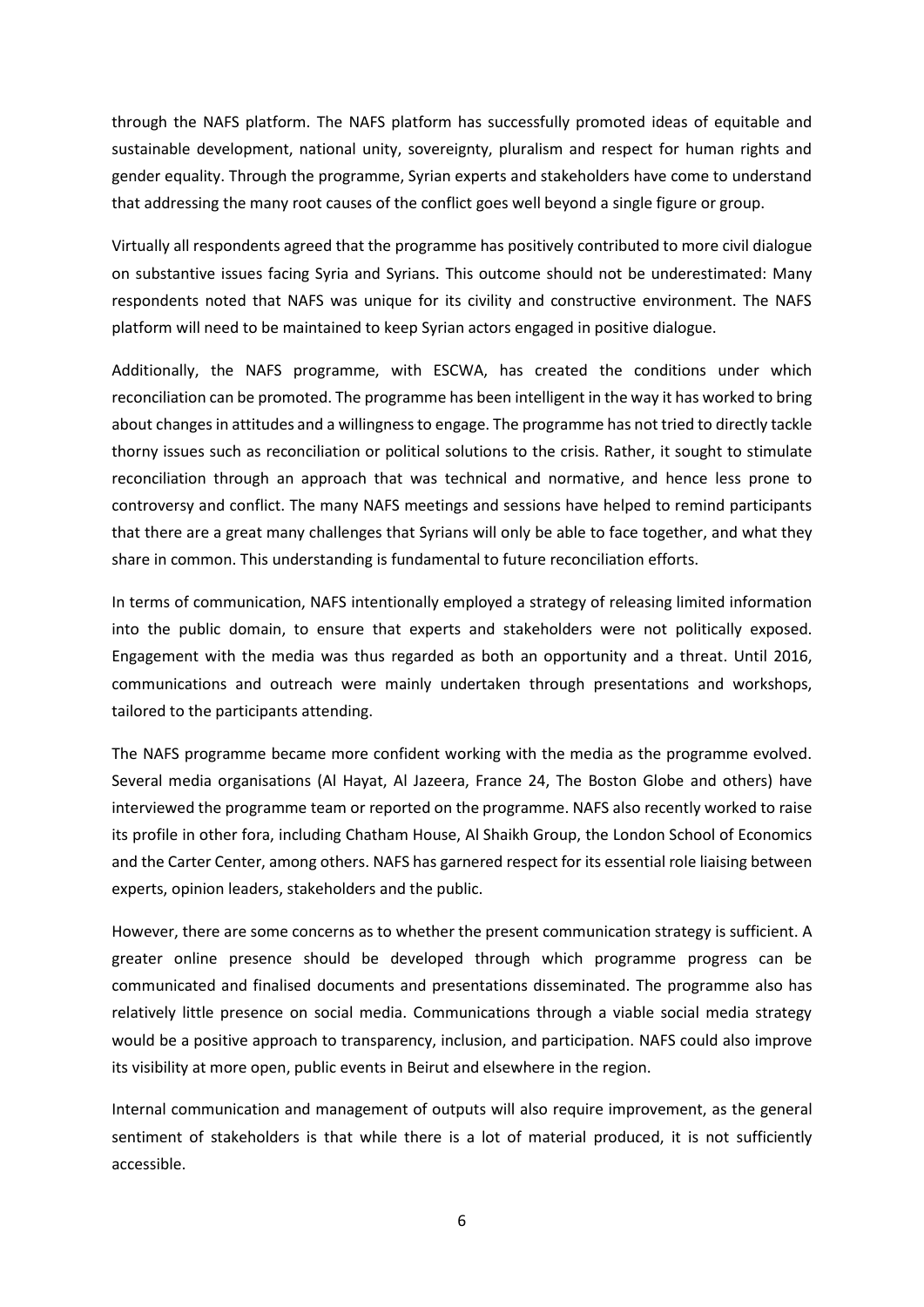The NAFS programme has also had several spinoff impacts. For example, NAFS has provided technical support to the working groups of the UN Special Envoy. A second spinoff is work on developing a better understanding of the humanitarian impacts of the economic sanctions imposed on the Syrian Arab Republic, and the consequences of these measures on the future of the country.

#### Sustainability

The immediate priority for the NAFS programme is to finalise the National Agenda document and to hold validation meetings. This will be followed by a process of revising the draft based on feedback from a broad cross-section of stakeholders and experts. Ideally, the National Agenda should be disseminated widely, to reach Syrians who have not been privy to the NAFS programme thus far.

In parallel, the NAFS programme team should work to further develop the four initiatives of its 'programming for reconstruction' work. The programme team will need to be more proactive to garner support from potential implementing partners.

The evaluator supports the view that the programme should continue to be funded, for the following reasons: 1) The programme has been successful in its work thus far, and is building a groundswell of support for the National Agenda; 2) The achievement of remaining outputs of the EAs is within reach; 3) The National Agenda programme is widely respected as the most important platform of its type, bringing together diverse Syrian stakeholders, and possessing genuine potential to make a positive impact on the post-crisis transition of Syria; and 4) Failure to deliver on the promise of the National Agenda process could lead to disillusionment and the disintegration of many of the relationships that have been building over the course of the programme.

Through Track II diplomacy and outreach to donors, the NAFS programme has continued to promote the vision of the National Agenda and its objectives, including during the International Partners Meeting (December 2015). There are positive signs that the programme will continue to receive support, and the evaluator welcomes such developments in light of the contribution that the programme has made thus far, and its potential for impact as the crisis in Syria allows.

NAFS phase 2 should ideally focus on the implementation of the National Agenda, however this is obviously contingent on the trajectory of the Syrian crisis. Programme management should continue to build on work done in phase 1, working to update data, strengthen partnerships and communicate the National Agenda to a larger Syrian audience. The NAFS programme management should also continue to respond to requests to support the work undertaken by the UN Country Team in Syria, the Special Envoy, and other UN actors and institutions.

Finally, alongside the qualitative interviews, experts were also asked to score (from 1-5) a limited set of questions using Likert scales, with the average scores ranging from 3.7 to 4.5. The high scoring responses support the many positive statements made by respondents during the evaluation, and suggest a positive direction for the sustainability of the NAFS programme.

7